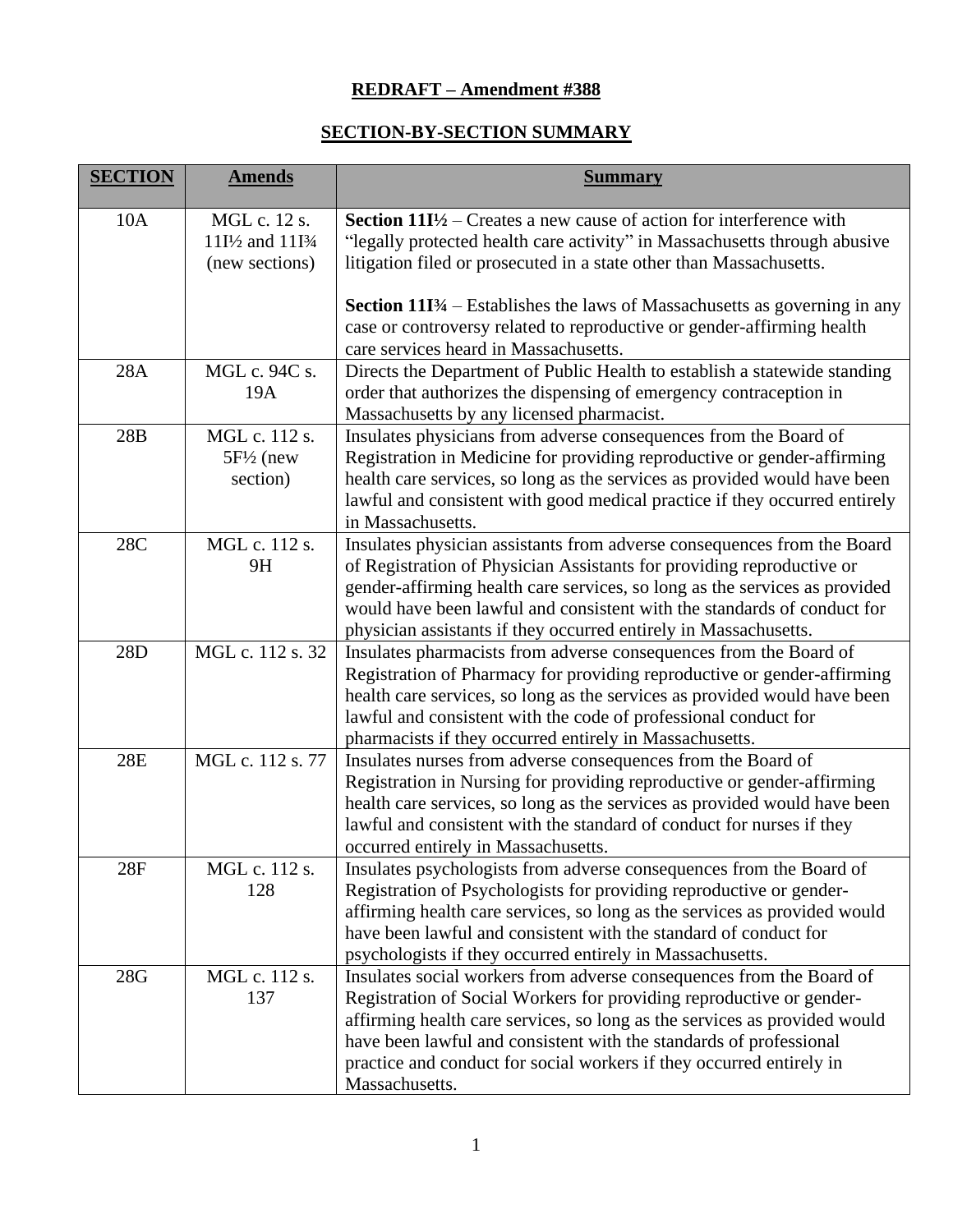| <b>SECTION</b> | <b>Amends</b>                     | <b>Summary</b>                                                                                                                                                                                                                                                                                                                                                                                                                                                                                                                                                                             |
|----------------|-----------------------------------|--------------------------------------------------------------------------------------------------------------------------------------------------------------------------------------------------------------------------------------------------------------------------------------------------------------------------------------------------------------------------------------------------------------------------------------------------------------------------------------------------------------------------------------------------------------------------------------------|
| 41A            | MGL c. 147 s. 63<br>(new section) | Prevents Massachusetts law enforcement agencies from providing<br>information or assisting federal or other state law enforcement agencies or<br>private citizens or quasi-law enforcement agents with any investigation or<br>inquiry into services constituting "legally protected health care activity",<br>as defined in MGL c. 12 s. 11I <sup>1</sup> / <sub>2</sub> , in Massachusetts.                                                                                                                                                                                              |
| 41B            | MGL c. 175 s.<br>193U             | Prevents medical malpractice insurers from discriminating against or<br>adjusting a healthcare provider's risk classification or premium charges as<br>a result of providing reproductive or gender-affirming health care<br>services.                                                                                                                                                                                                                                                                                                                                                     |
| 46A            | MGL c. 218 s.<br>4A               | Requires judgment creditors to file an action to enforce a judgment issued<br>in another state concerning "legally protected health care activity", as<br>defined in MGL c. 12 s. 11I <sup>1</sup> / <sub>2</sub> , rather than simply filing a copy of a<br>foreign judgment to have it recognized within Massachusetts.                                                                                                                                                                                                                                                                  |
| 46B            | MGL c. 218 s.<br>4A               | Requires Massachusetts courts, in actions filed to enforce a judgment<br>issued in connection with litigation concerning "legally protected health<br>care activity", as defined in MGL c. 12 s. 11I <sup>/2</sup> , to not give any force or<br>effect to such judgement if it was issued without jurisdiction.                                                                                                                                                                                                                                                                           |
| 46C            | MGL c. 223A s.<br>11              | Prevents Massachusetts courts from ordering a person within<br>Massachusetts to give testimony or produce documents or other things for<br>use in connection with litigation concerning "legally protected health care<br>activity", as defined in MGL c. 12 s. 11I <sup>1</sup> / <sub>2</sub> .                                                                                                                                                                                                                                                                                          |
| 46D            | MGL c. 231 s.<br>59H              | Excludes cases brought concerning "legally protected health care<br>activity", as defined in MGL c. 12 s. 11I <sup>1</sup> /2, from Massachusetts' anti-<br>SLAPP statute.                                                                                                                                                                                                                                                                                                                                                                                                                 |
| 46E            | MGL c. 233 s.<br>13A              | Prevent judges from issuing a summons where prosecution is pending<br>concerning "legally protected health care activity", as defined in MGL c.<br>12 s. 11I <sup>/2</sup> , or where a grand jury investigation concerning "legally<br>protected health care activity", as defined in MGL c. 12 s. 11I <sup>1</sup> / <sub>2</sub> , has<br>commenced or is about to commence for a criminal violation of a law of<br>another state, unless the acts forming the basis of the prosecution or<br>investigation would also constitute an offense if occurring entirely in<br>Massachusetts. |
| 46F            | MGL c. 276 s. 13                  | Prevents the Governor from extraditing a person to another state who was<br>charged in another state as a result of engaging in "legally protected<br>health care activity", as defined in MGL c. 12 s. 11I <sup>1</sup> / <sub>2</sub> , except where<br>required by federal law or unless the executive authority of the<br>demanding state alleges in writing that the accused was physically present<br>in the demanding state at the time of the commission of the alleged<br>offense and thereafter fled from that state.                                                            |
| 46G            | MGL c. 276 s. 14                  | Prevents the Governor from extraditing a person to another state who was<br>charged in another state unless the acts for which extradition is sought<br>would be punishable by the laws of Massachusetts, if the consequences<br>claimed to have resulted therefrom in the demanding state had taken<br>effect in Massachusetts.                                                                                                                                                                                                                                                           |
| 46H            | MGL c. 276 s.<br>20A              | Technical edit related to Section 46F.                                                                                                                                                                                                                                                                                                                                                                                                                                                                                                                                                     |